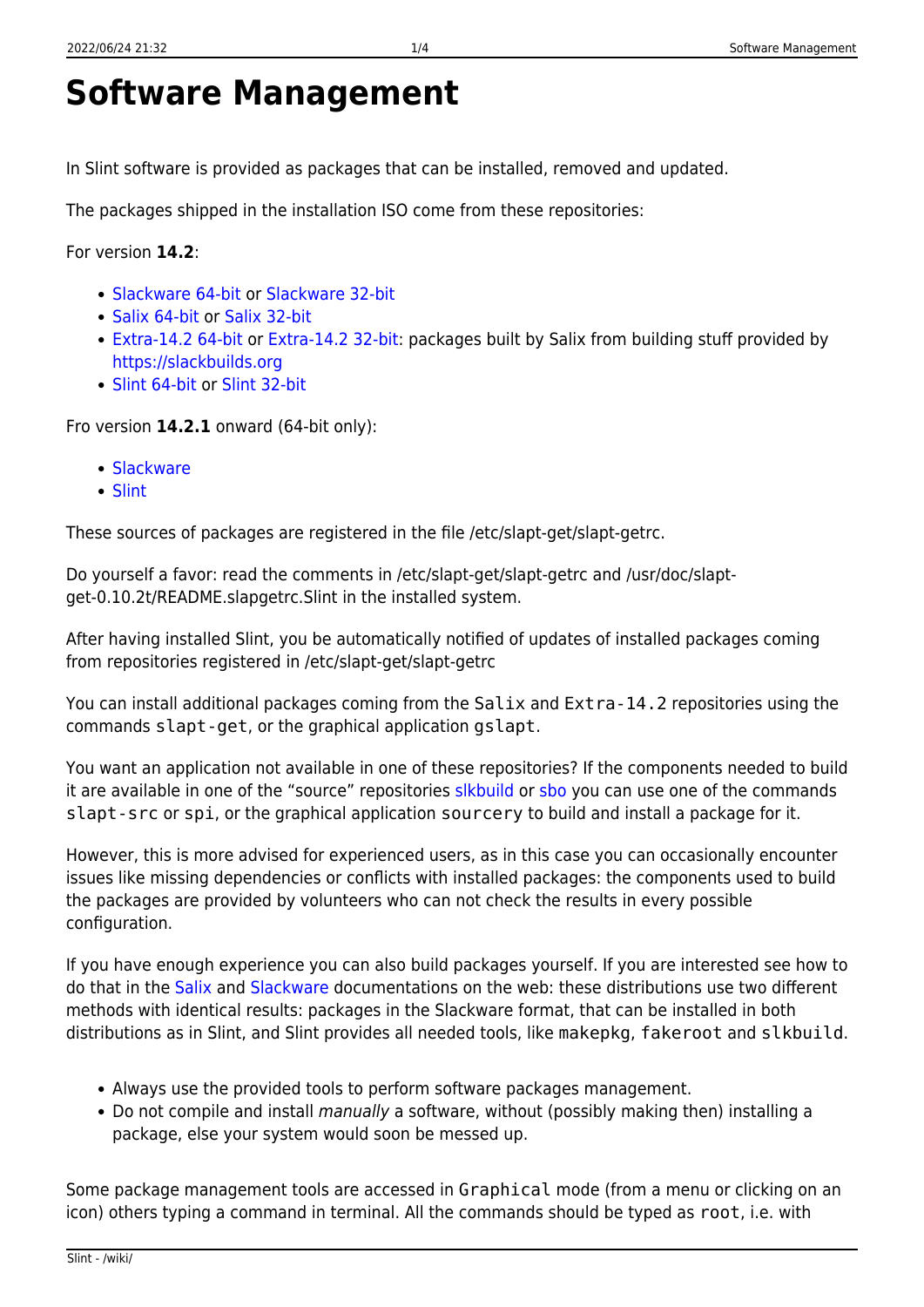administrative privileges. To use them:

- In a Terminal type su (for: Super User) and when asked, type root's password.
- In Graphical mode, just click on the menu entry or in the icon in the Slint Control Center and when asked, type the root's password.

To know the usage of the command accessed from a terminal, type "<command name> –help". example for the spi command:

```
didier[~]$ spi --help
```
You can get more in-depth information typing e.g. man spi instead of spi -help (no need to be root for that).

Here are the tools intended for end users. Those in bold are the ones you will use most of the time for packages installation and updates

| <b>Command</b> | <b>Access</b> | Purpose                                                                     | <b>Comments</b>                                       |
|----------------|---------------|-----------------------------------------------------------------------------|-------------------------------------------------------|
| installpkg     |               | Terminal Install a package already downloaded                               | You can use spkg instead                              |
| removepkg      |               | Terminal Remove an installed package                                        | You can use spkg instead                              |
|                |               | upgradepkg Terminal Replace an installed package                            | You can use spkg instead                              |
| spkg           |               | Terminal  Install, remove and upgrade packages                              | Does not download packages                            |
| slapt-get      | Terminal      | Search, download and install packages                                       | Manage dependencies                                   |
| slapt-src      | Terminal      | Search, downloads the components, builds<br>and install packages            | Used when a already built package<br>is not available |
| spi            | Terminal      | Do most tasks of slapt-get for already built<br>packages, else of slapt-src |                                                       |
| gslapt         |               | Graphical Graphical front-end for slapt-get                                 | Accessible from the Slint Control<br>Center           |
| sourcery       |               | Graphical graphical front-end for slapt-src                                 | Accessible from the Slint Control<br>Center           |

## **Keep your system up to date**

You need to keep your system safe installing the software updates as soon as available:

• After Slint installation run once this command:

```
slapt-get --add-keys
```
• in a terminal run periodically as root these commands:

```
slapt-get -u
slapt-get --upgrade
```
Alternatively from the Slint Control Center (Applications) or the menu click on Gslapt, give the password for root then click Update, then Mark All Upgrade then Execute if updates are available.

A small icon like this  $\geq$  is displayed in the notification area of the panel (top panel, in MATE) to notify of available software updates. Just make a left click on it and follow instructions.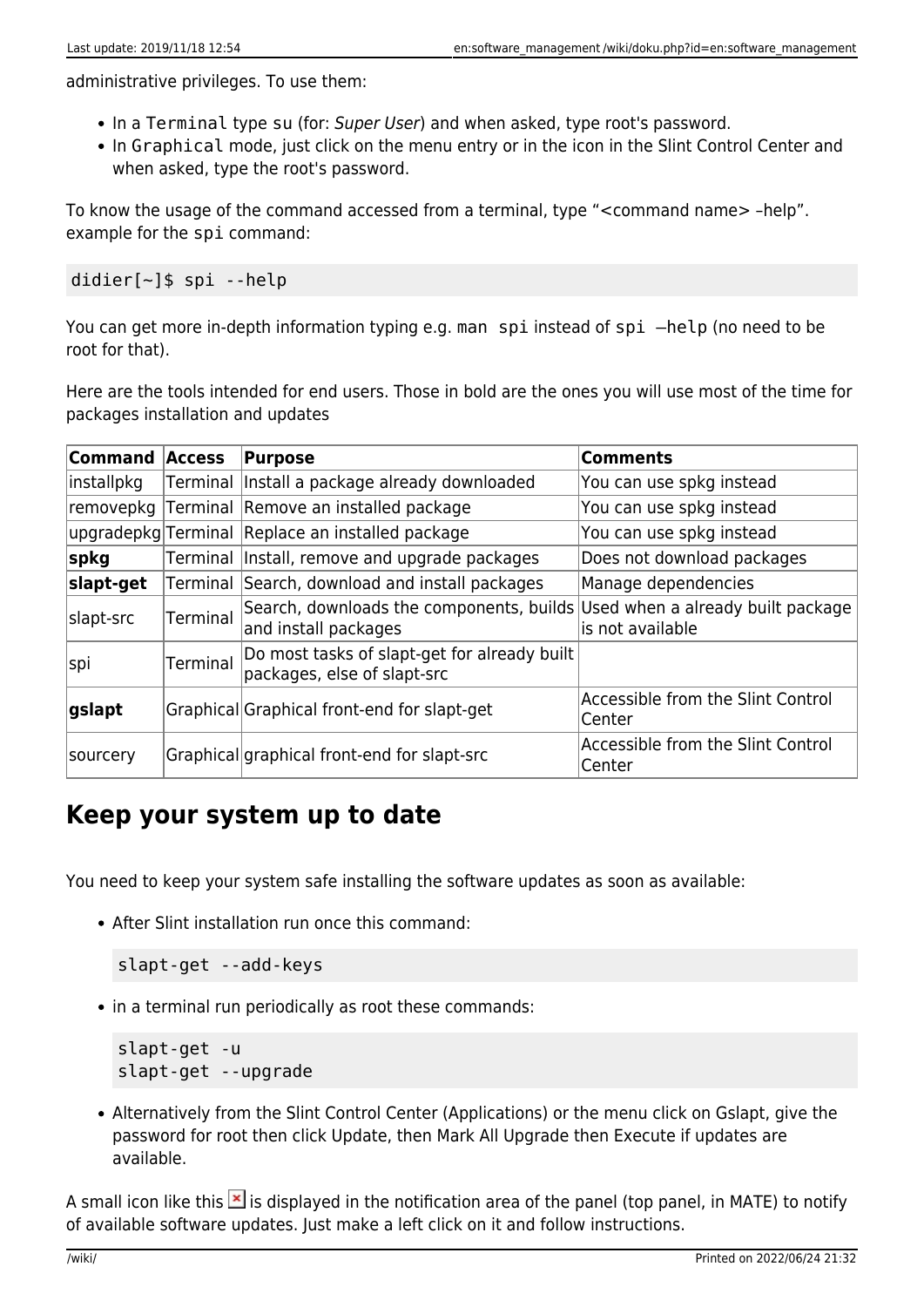Be aware that some packages are blacklisted in /etc/slapt-get/slapt-getrc, i.e. can not be automatically upgraded or installed.

This is the case for kernel upgrade, provided only as security fixes. See below hox to apply them.

## **How-to apply kernel upgrades for security fixes**

The Linux kernel packages are sometimes upgraded for Slackware version 14.2 to provide security fixes.

This is noted in this [Slackware ChangeLog](http://www.slackware.com/changelog/stable.php?cpu=x86_64) and we will also mention it in the Slint ChangeLogs like [this](http://slackware.uk/slint/x86_64/slint-14.2.1/ChangeLog.txt) [one.](http://slackware.uk/slint/x86_64/slint-14.2.1/ChangeLog.txt)

Slint version 14.2 onward should be upgraded accordingly, but kernel packages are blacklisted in /etc/slapt-get/slapt-getrc. For this reason you will know that an upgrade is available as gslapt or slaptget –upgrade will mention these packages as EXCLUDED.

When this occurs follow the instructions below upgrading. TAll commands are to be typed in a terminal as root:

The last upgrade command will have listed the blacklisted kernel-\* packages. If you didn't remove any package, the list will be like this for Slint64-14.2 or Slint64-14.2.1 (64-bit):

```
kernel-firmware kernel-generic kernel-modules kernel-huge kernel-
headers kernel-source
```
And like that for Slint-14.2 (32-bit):

kernel-firmware kernel-generic-smp kernel-generic kernel-huge kernelheaders kernel-modules kernel-huge-smp kernel-modules-smp kernel-source

Upgrade all these packages with this command:

slapt-get -i <list>

where <list> is the list of packages to be upgraded like: kernel-firmware kernel-generic kernelmodules …

- If you are using a generic kernel with an initrd you should now rebuild the initrd. If it is not named /boot/initrd.gz, /boot/initrd.gz should be a symlink to it.
- Check that /boot/vmlinuz be a symbolic link to the kernel you want to use.
- Then, you **must** upgrade your bootloader, else Slint won't boot anymore! So do this:
- lilo users, be sure that the correct kernel and initrd be referred to in lilo.conf, then check the output of this command:

lilo -t -v # then if all goes well: lilo

• elilo users, to copy the kernel and case occurring the initrd to the EFI System Partition type: